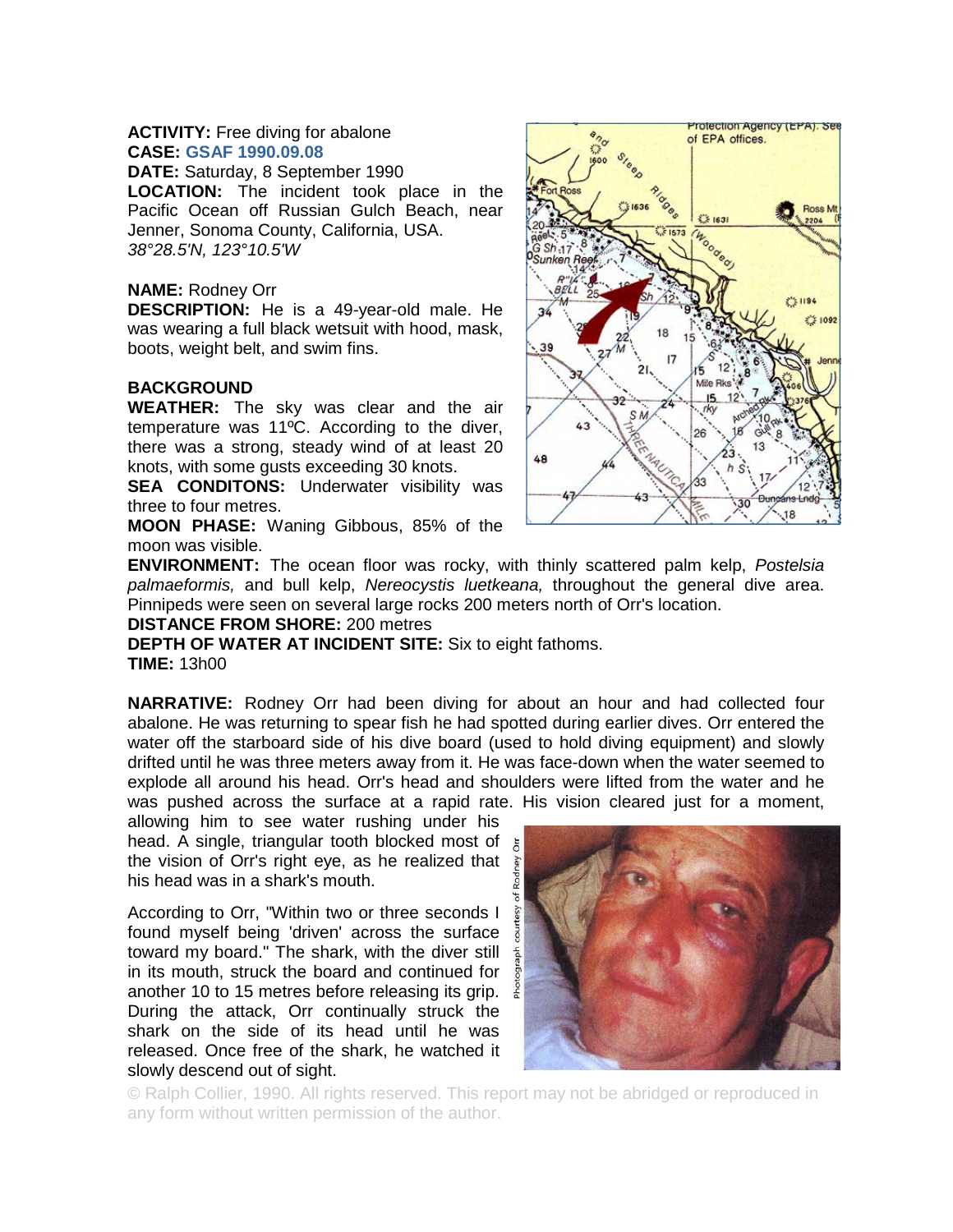**INJURY:** Orr sustained multiple tooth punctures to the face, neck, scalp and upper shoulder.

**FIRST AID:** Orr swam to his board, which was upside down, and pulled himself up onto its exposed bottom. Because the anchor line was fouled, he anxiously slipped off the board and into the water, righted it, retrieved a knife from its sealed compartment, cut the anchor line, and headed for shore. Blood was flowing freely from his head wounds, obstructing his vision. While paddling to shore, he saw the shark off to his left, swimming slowly toward the open sea. It took Orr about 20 minutes to reach the beach. After walking 20 meters up the sand, he yelled to several bathers to summon help. At that same moment, Orr noticed a California Highway Patrol vehicle heading south on State Highway 1, which parallels the beach. He waved his arms, attracting the attention of the patrolmen, who dispatched a Sonoma County Sheriff's Department helicopter. The injured diver was transported to Santa Rosa Community Hospital in Santa Rosa.

**TREATMENT:** Physician Michael Jay was assigned to the hospital's trauma room and attended to the injured diver. His wounds were cleaned and dressed, with several requiring sutures. Orr was administered antibiotics by injection and given a prescription for continuing them for one week. Physicians did not consider his injuries life-threatening, nor was overnight hospitalization necessary. Dr. Jay expected the diver to make a full recovery.

**SPECIES:** The incident involved a white shark, four metres in length.

**NOTE:** This was Orr's second run-in with a white shark; on May 21, 1961 his wetsuit was bitten by a white shark.

Collier writes, "It might be said that Rodney Orr is 'a man of the sea,' for he returned to free diving a mere five days following his attack. As of this writing, Rodney Orr still dives the Central California coast."

**SOURCES:** Daniel Miller and Ralph Collier, Ralph Collier (2003), pages 32-33; Shark Research Committee, http://www.sharkresearchcommittee.com/unprovoked\_diver.htm

**CASE INVESTIGATOR:** Ralph Collier

© Ralph Collier, 1990. All rights reserved. This report may not be abridged or reproduced in any form without written permission of the author.